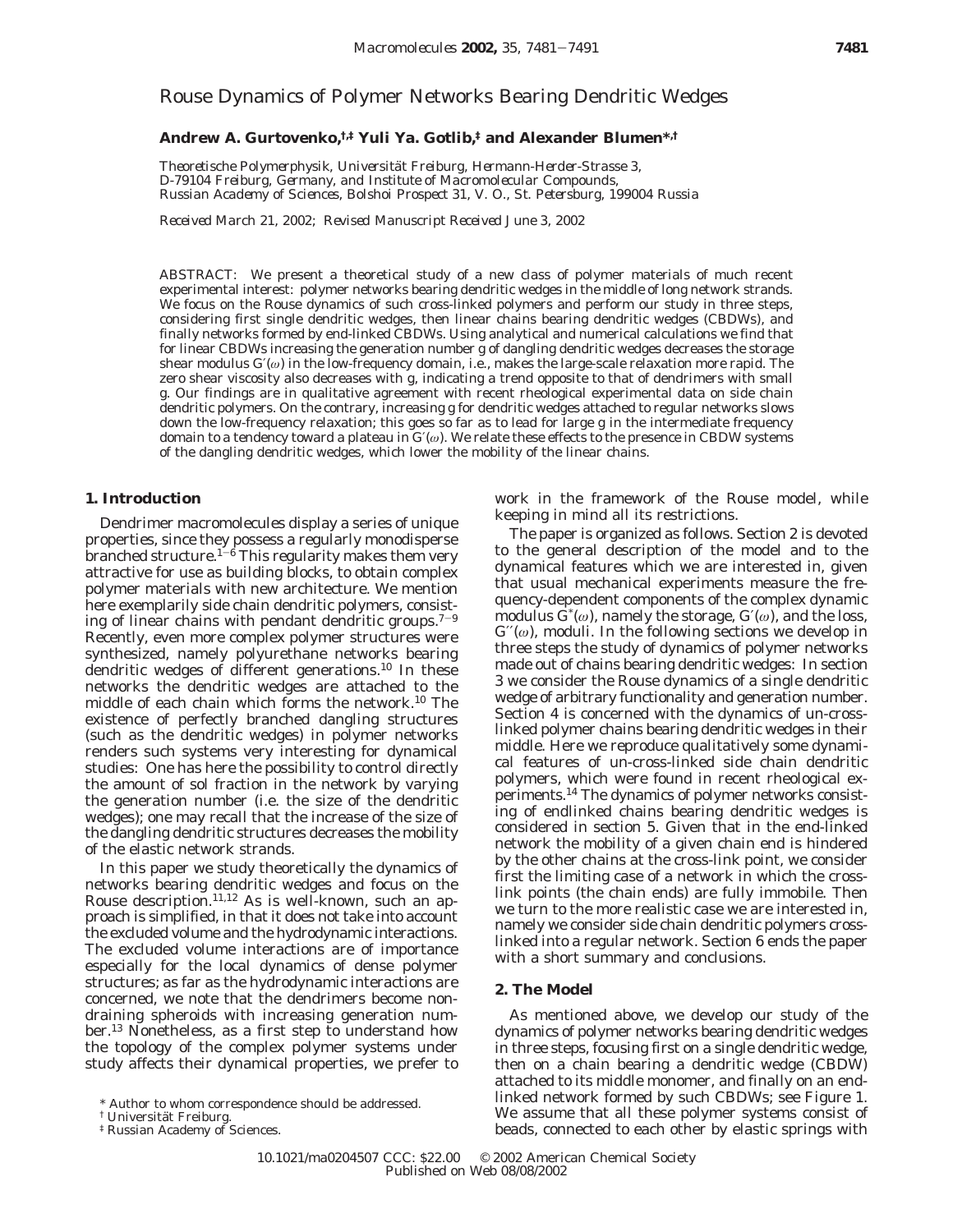elasticity constant *K*. This means that we treat the dynamics of the systems under study in the framework of the so-called generalized Gaussian structures<sup>15-17</sup> (GGS), which represent an extension of the classical Rouse model.<sup>11,12</sup> All beads of the GGS are subject to the same friction constant *ú* with respect to an effective viscous medium, regardless of the specific GGS structure.

The Langevin equation of motion for the *l*th bead of the GGS reads

$$
\zeta \frac{\mathrm{d} \mathbf{R}_l(t)}{\mathrm{d} t} + K \sum_{m=1}^{N_{\text{tot}}} A_{lm} \mathbf{R}_m(t) = \zeta \mathbf{w}_l(t) \tag{1}
$$

where **R***l*(*t*) is the position vector of the *l*th GGS bead,  ${\bf A} = \{A_{lm}\}\$ is the connectivity matrix of the given GGS (wedges, CBDWs, networks, etc.), and  $N_{\text{tot}}$  is the total number of beads (monomers) in the GGS under study. The nondiagonal  $A_{lm}$  equal (-1) if the *l*th and *m*th beads are connected and 0 otherwise; *Amm* equals the number of bonds emanating from the *m*th bead. The thermal noise  $\zeta \mathbf{w}_l(t)$  is assumed to be Gaussian, with  $\langle \mathbf{w}_l(t) \rangle =$ 0 and  $\langle \mathbf{w}_{I\alpha}(t)\mathbf{w}_{I\beta}(t')\rangle = 2k_BT\delta_{I\alpha}\delta_{\alpha\beta}\delta(t-t')/\zeta$  (here  $\alpha$ and  $\beta$  denote the *x*, *y*, and *z* directions).

We focus here on the rheological properties of polymer networks bearing dendritic wedges. In typical mechanical experiments the complex (shear) modulus  $G^*(\omega)$  is measured as response to a harmonic strain field.18 This harmonic strain excitation acts on the macromolecules in solution indirectly, through the solvent. The shear modulus  $G^*(\omega)$  is then related to the stress which arises in the system. Theoretically, this stress may be calculated using two different methods. The first method consists of the evaluation of the force per unit area induced by the interactions between the monomers of the polymer and the viscous medium (solvent). The second method is to calculate the additional work performed by the system due to the friction of the monomers against the viscous medium. These methods are widely used standard approaches, and their detailed description can be found elsewhere.12,19

In this way, one finds for structures governed by the Rouse dynamics (GGS) that the storage modulus *G*′(*ω*) and the loss modulus *G*′′(*ω*) (being the real and the imaginary component of the complex shear modulus  $G^*(\omega)$ ) are given in very dilute solution by<sup>12</sup>

$$
G(\omega) = C \frac{1}{N_{\text{tot}}} \sum_{i=2}^{N_{\text{tot}}} \frac{(\omega \tau_0 / 2\lambda_i)^2}{1 + (\omega \tau_0 / 2\lambda_i)^2}
$$
(2)

and

$$
G'(\omega) = C \frac{1}{N_{\text{tot}}} \sum_{i=2}^{N_{\text{tot}}} \frac{\omega \tau_0 / 2 \lambda_i}{1 + (\omega \tau_0 / 2 \lambda_i)^2}
$$
(3)

with  $C = v k_B T$ , where *v* is the number of polymer monomers (beads) per unit volume in the GGS under study (wedge, CBDW, etc.); furthermore the *λ<sup>i</sup>* are the eigenvalues of the connectivity matrix **A** of the given GGS, and  $\tau_0 = \zeta/K$ . In eqs 2 and 3 the vanishing eigenvalue (denoted by  $\lambda_1 = 0$ ) is neglected; it corresponds to the translation of the system as a whole and does not contribute to the moduli. Note that the factor 2 in the relaxation times  $\tau_i = \tau_0/2\lambda_i$  in eqs 2 and 3 arises from the second moment of the displacements involved



**Figure 1.** Polymer systems under the study. Shown are (A) a single dendritic wedge, (B) a linear polymer chain bearing a dendritic wedge in its middle (a CBDW), and (C) a regular polymer network bearing dendritic wedges.



**Figure 2.** Trifunctional dendritic wedge of third generation, in which the generations and the beads are numbered.

in computing the stress; see the corresponding derivation of the expressions for the moduli in ref 12.

Moreover, for concentrated solutions, when entanglement effects are negligible (e.g., for polymers of low molecular weight), *G*′(*ω*) and *G*′′(*ω*) are still given by eqs 2 and 3, in which only the prefactor *C* changes.<sup>18</sup> Given that we are mostly interested in the slopes of  $G'(\omega)$  and  $G''(\omega)$ , we will present our results in terms of reduced storage and loss moduli,  $[G'(\omega)]$  and  $[G''(\omega)]$ , by setting  $C = 1$  in eqs 2 and 3.

To conclude this section, one has to emphasize that for calculating the modulus  $G^*(\omega)$  it suffices to find only the eigenvalues  $\lambda_i$  of the connectivity matrix (or the relaxation times *τi*) of the system under study, since the corresponding eigenfunctions do not enter in eqs 2 and 3. This fact simplifies considerably the solution of dynamical problems for the systems we are interested in.

# **3. A Single Dendritic Wedge**

We begin by considering the Rouse dynamics of a single dendritic wedge. If we keep the functionality of all its monomers fixed, the dendritic wedge differs from the usual "full" dendrimer in that its core has one main branch less. In Figure 2 we depict for the functionality  $f = 3$  the dendritic wedge with generation number  $g =$ 3. The core (central bead) of the dendritic wedge is numbered by 1 and belongs to generation  $g = 0$ ; in Figure 2 its functionality appears to be  $(f-1)$ , since in the network it will acquire an additional bond, connecting it to a side chain; see Figure 1.

We remark that we consider here as wedges and "full" dendrimers structures characterized by *f* and *g* only. More general structures are possible, in which the functionality of the inner branching points, the functionality of the core, and the number of monomers between different branching points can vary.<sup>20,21</sup> The methods we present here may also be extended to more general situations; we defer such considerations to another work.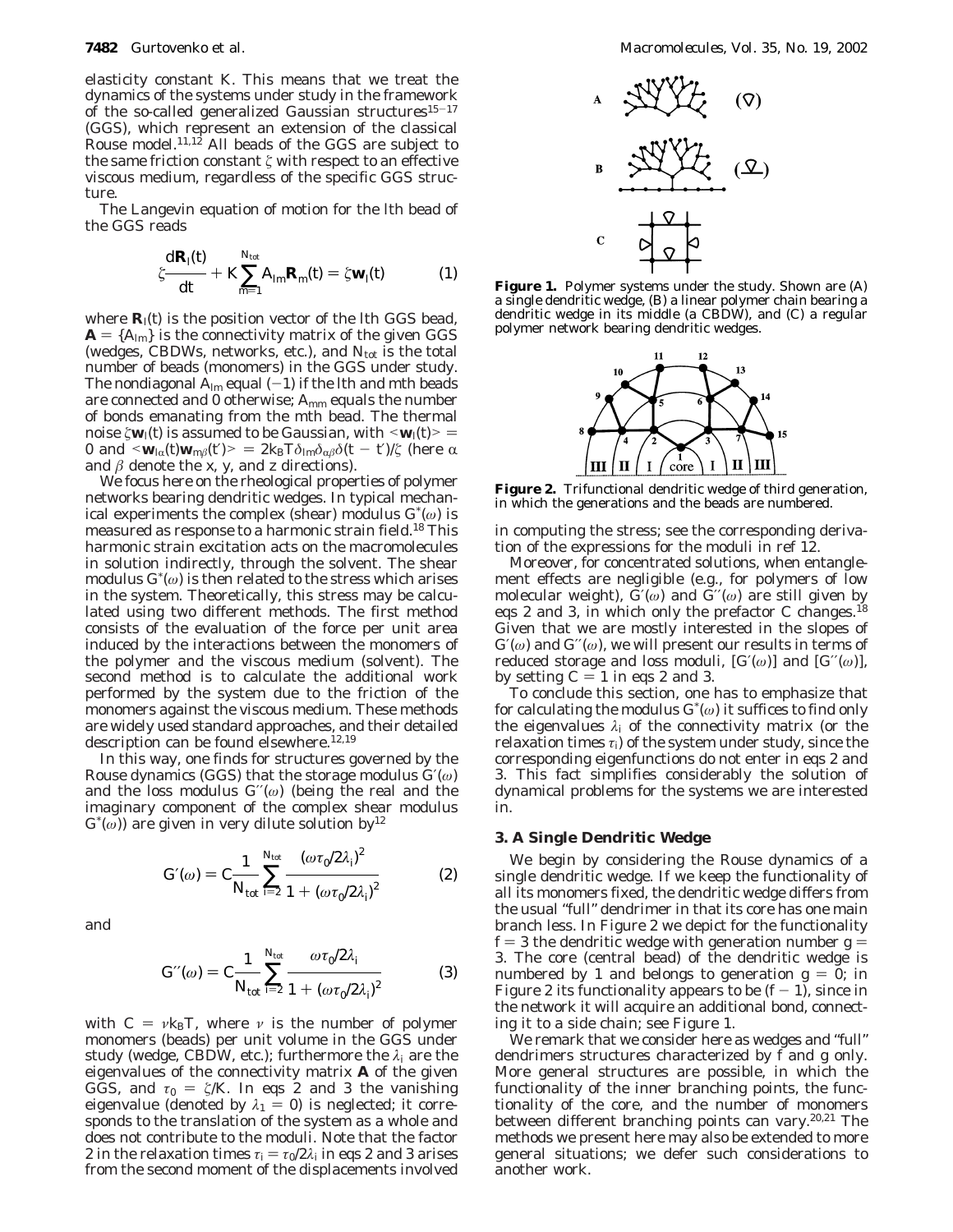Up to now, several theoretical works were devoted to the theoretical studies of the equilibrium and dynamic properties of dendrimers.<sup>20-32</sup> In addition, other works concentrated on computer simulations of dendrimers.33-<sup>37</sup> Most of the existing theoretical studies on the dynamics of dendrimers were based on the Rouse and/or Zimm approaches and focused on the direct diagonalization of the connectivity matrix with the use of analytical22,24,27 or numerical methods.28,31,32 We remark that solving dynamical problems through the direct analytical diagonalization of the corresponding connectivity matrixes is often quite cumbersome. Recently, one of the authors proposed a new method for finding the eigenvalues (and the corresponding relaxation times) of "full" dendrimers (in the above sense) without a complicated direct diagonalization.<sup>38</sup> Here we will apply this approach to dendritic wedges of arbitrary functionality and generation number.

Let us consider a dendritic wedge having as functionality *f* and as generation number *g*; see the particular example of Figure 2. The total number of beads in the dendritic wedge, *N*w, reads

$$
N_{\rm w} = \frac{(f-1)^{g+1}-1}{f-2} \tag{4}
$$

The method of finding the eigenvalues (the relaxation times) of dendritic wedges is based on simplifying the equations of motion using the topological symmetry of the systems under study.38 In this respect the recent work of Cai and Chen<sup>27</sup> is also very instructive. They studied the Rouse dynamics of dendrimers with trifunctional branching points using the direct analytical diagonalization of the corresponding connectivity matrix and provided a very clear physical interpretation for the relaxation times and the normal modes which they determined. In particular, they found that all types of motions in the dendrimer can be categorized into two general groups: (i) motions involving a mobile core; (ii) motions involving an immobile core.<sup>27,38</sup> As we proceed to discuss, the dendritic wedge preserves much of the symmetry of the "full" dendrimer, given that only the functionality of the core is changed. In fact, the eigenvalues of the wedge can be categorized<sup>27</sup> and evaluated<sup>38</sup> in the same way as the ones of the corresponding "full" dendrimer.

The description of the method and the detailed evaluation of the eigenvalues and eigenfunctions of dendritic wedges are presented in Appendix A. Here we summarize the results with respect to the eigenvalues. The eigenvalues *λ<sup>k</sup>* which belong to normal modes with a mobile core have the form of eq A8:

$$
\lambda_k = f - 2\sqrt{f - 1} \cos \psi_k \tag{5}
$$

Here

$$
\psi_k = \frac{\pi}{g+1}k
$$
 with  $k = 1, ..., g$  (6)

See eq A11. This is a set of *g* nondegenerate eigenvalues. In addition, one more mode, whose eigenvalue vanishes,  $\lambda = 0$ , belongs to this group; it implies (under the influence of fluctuating forces) the displacement of the dendritic wedge as a whole.

The next group of motions implies an immobile core. In the special case when only the core is immobile, the



**Figure 3.** Reduced storage modulus [*G*′(*ω*)] and loss modulus  $[G<sup>r</sup>(\omega)]$  plotted in double logarithmic scales versus the reduced frequency  $\omega\tau_0$ . Shown are results for single dendritic wedges with generation number *g* ranging from 4 to 7. The functionality of the wedges, *f*, is equal to 3.

eigenvalues  $\lambda_k$  are given again by eq 5, where the  $\psi_k$ fulfill

$$
\sin(g+1)\psi_k = \sqrt{f-1}\sin g\psi_k\tag{7}
$$

See eq A15. It is interesting that eq 7 provides a total of *g* distinct solutions only if  $(g + 1) > \sqrt{f-1} g$ , i.e., in fact, only in three cases, namely for  $(f = 3; g = 1)$ ,  $(f = 1)$ 3;  $g = 2$ ), and  $(f = 4; g = 1)$ . In all other cases, i.e., for  $(g + 1) \leq \sqrt{f-1} g$ , eqs 5 and 7 give only  $(g - 1)$ solutions. Then one additional eigenmode of "exponentialtype" appears, whose eigenvalue has the form of eq A17:

$$
\Lambda = f - 2\sqrt{f - 1} \cosh \psi \tag{8}
$$

Here  $\psi$  fulfills eq A18:

$$
\sinh(g+1)\psi = \sqrt{f-1} \sinh g\psi \tag{9}
$$

In more general cases, in which larger groups of noncore beads remain immobile, the eigenvalues *λ<sup>k</sup>* are still given by eq 5, with  $\psi_k$  obeying eq A21:

$$
\sin(g+1-\eta)\psi_k = \sqrt{f-1}\,\sin(g-\eta)\psi_k\quad (10)
$$

Here  $0 \le n \le (g-1)$  and *n* denotes the last generation in which *all* beads are immobile. As in the previous case, eq 10 has  $(g - n)$  distinct solutions if  $(g - n + 1)$  $\sqrt{f-1(g-n)}$ . Otherwise, when  $(g-n+1) \leq \sqrt{f-1(g-n)}$ *n*), there are  $(g - n - 1)$  distinct solutions of the form of eq 10 and one has an additional solution in the form of eq 8 with  $\psi$  obeying

$$
\sinh(g - n + 1)\psi = \sqrt{f - 1}\sinh(g - n)\psi \quad (11)
$$

See eq A23. Additionally, there is the  $(f-1)^{(g-1)}(f-2)$ fold degenerate eigenvalue  $\lambda = 1$ , which corresponds to the motions of the peripheral beads exclusively,  $n =$  $(g - 1)$ . All in all, as shown in Appendix A, we obtain in this way a total of  $N_w$  eigenvalues, i.e., all of them.

These findings allow us to study the dynamic properties of dendritic wedges in the GGS framework, given that we derived all the eigenvalues (relaxation times) of such wedges for arbitrary *f* and *g*. We are now in the position to use this knowledge to compute the relaxation functions. In Figure 3 we plot the reduced storage,  $[G'(\omega)]$ , and loss,  $[G''(\omega)]$ , moduli (eqs 2 and 3 with  $\tilde{C}$  =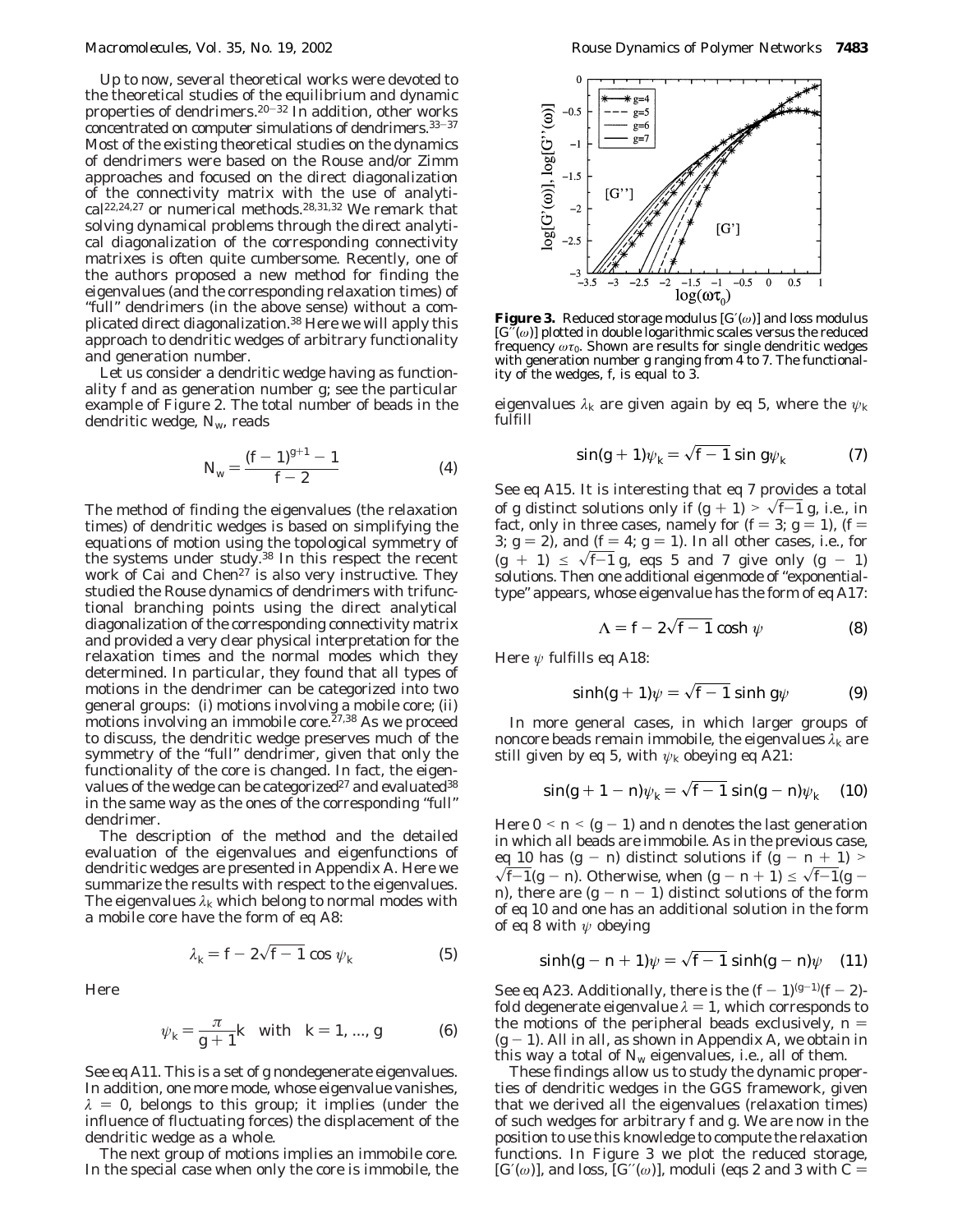1) for single dendritic wedges with trifunctional branching points  $(f=3)$ ; in the figure we vary g, the generation number, from 4 to 7. Figure 3 indicates nonscaling forms for  $[G(\omega)]$  and  $[G'(\omega)]$  in the intermediate frequency domain; i.e., they do not follow power-law,  $ω<sup>α</sup>$ , behaviors. Such nonscaling patterns for  $[G(\omega)]$  and  $[G'(\omega)]$  are typical for dendrimers (see, for instance, ref 31). That this is also here the case follows from the arguments given above, which stressed the close behavior of dendrimers and dendritic wedges. The spectra of a dendrimer and of its corresponding wedge differ only little; only *g* eigenvalues have different values. The other eigenvalues belong both to the dendrimer and to the wedge and differ only in their degeneracy.

To conclude this section, it is very instructive to estimate the minimal nonvanishing eigenvalue (corresponding to the maximal relaxation time) of the dendritic wedge. We present such an estimation in Appendix B. It turns out that the minimal, nonvanishing eigenvalue of a dendritic wedge, *λ*min, behaves for large  *as<sup>38</sup>* 

$$
\lambda_{\min} \sim \Lambda^{(1)} = \frac{(f-2)^2}{(f-1)^{(g+1)}}\tag{12}
$$

See eq B6. This eigenvalue is the same for the "full" dendrimers and for the dendritic wedges because it corresponds to a mode in which the largest dendritic branches move as a whole with respect to each other.<sup>27,38</sup> In the case *f* = 3, eq 12 leads to the relation  $λ_{min}$  ∼  $2^{-(g+1)}$ , as found by Cai and Chen for dendrimers with trifunctional branching points.27

# **4. Linear Polymer Chains Bearing Dendritic Wedges**

In this section we focus on un-cross-linked side chain dendritic polymers in solution and study the dynamics of linear polymer chains bearing dendritic wedges (CBDW); see Figure 1B. Again we treat each CBDW as a GGS, so that the CBDW dynamics is again governed by eq 1. Here we cannot proceed analytically any more and use numerical methods<sup>39</sup> for the diagonalization of the connectivity matrix **A**.

The linear chain contains  $N_{ch}$  beads; for convenience we assume that *N*ch is an odd number, so that a dendritic wedge attached to its central bead divides the chain into two identical halves. The wedge is characterized by the functionality *f* and by the generation number *g* or, alternatively, through eq 4, by its total number of beads *N*w. An interesting question here pertains to the relationship between the sizes of the chain and of the wedge. As it is well-known,  $11,12$  the longest relaxation time of a Rouse chain,  $\tau_{\text{max}}^{(\text{ch})}$ , is proportional to  $N_{\text{ch}}^2$ , where  $N_{ch}$  is the number of beads in the chain. The longest relaxation time of a dendritic wedge,  $τ_{max}^{(w)}$ , is for large *g* proportional to  $(f - 1)^{g+1}$ ; see eq 12. It is evident that in the case of rather short linear chains (i.e. for  $\tau_{\text{max}}^{(w)} \ge \tau_{\text{max}}^{(ch)}$ ) the relaxation of the linear chain will be strongly masked (screened) by the relaxation of the dendritic wedge, especially so because of the high degeneracy of the modes of the wedge in contrast to the situation for linear chains. Thus, the case of rather short linear chains is not interesting, because one can expect here an almost pure dendrimer-like behavior.

We thus will focus on linear chains which are quite long compared to the dimensions of the dangling den-



**Figure 4.** Reduced storage modulus  $[G(\omega)]$  and loss modulus [*G*′′(*ω*)] plotted in double logarithmic scales versus the reduced frequency *ωτ*0. Shown are results for linear polymer chains of  $N_{ch} = 51$  beads bearing dendritic wedges with  $\tilde{f} = 3$  and where *g* ranges from 2 to 6.

dritic wedge, i.e.,  $\tau_{\text{max}}^{(\text{ch})} \gg \tau_{\text{max}}^{(\text{w})}$ . This means that the number of beads in the chain  $N_{ch}$  must be much larger than  $(f - 1)^{(g+1)/2}$ . In the following we will compare qualitatively our theoretical results with rheological data obtained for side chain dendritic polymers;<sup>14</sup> in ref 14 the polymers consisted of a polyurethane main chain and of polyether wedges, of second, third, and fourth generations. In our calculations we prefer to fix the length of the linear chain and to vary for dendritic wedges with  $f = 3$  the generation number from  $g = 2$  to  $g = 6$ . Hence, our linear chain considered must have<br>more than  $(f - 1)^{(g+1)/2} = 2^{7/2} \approx 12$  monomers. In the more than  $(f-1)^{(g+1)/2} = 2^{7/2} \approx 12$  monomers. In the following we set  $N_{ch} = 51$ following we set  $N_{ch} = 51$ .

In Figure 4 we present the results of our numerical calculations for the reduced storage,  $[G(\omega)]$ , and loss,  $[G''(\omega)]$ , moduli of single linear chains ( $N_{ch} = 51$ ) bearing dendritic wedges ( $f = 3$  and  $2 \le g \le 6$ ). We display both the purely viscous behavior at very low frequencies, where the dynamic moduli obey power laws,<sup>12</sup> namely  $[G'(\omega)] \sim \omega^2$  and  $[G'(\omega)] \sim \omega$  (see eqs 2 and 3 for  $\omega\tau_0 \ll \omega$ 1), and also the more interesting, crossover domain at intermediate frequencies. One can see from Figure 4 that in the terminal range of small frequencies  $[G(\omega)]$ and  $[G''(\omega)]$  decrease with increasing *g*. This result is in qualitative agreement with the experimental data $14$ and can be explained as follows: At high frequencies (i.e. on small length scales) the CBDW dynamics is driven by the relaxation of the dendritic wedge, because of the multiple degeneracy of its relaxation times (eigenvalues), and the relaxation behavior of the linear chain is hidden. In contrast, the CBDW dynamics in the lowfrequency domain is mainly governed by the relaxation of the linear chain. In the case of long linear chains (just what is displayed in Figure 4), the internal relaxation of the wedge is completed on large time scales; in this region the wedge behaves as a "massive" particle having an overall friction constant of *N*w*ú* (one may note that the term "massive" refers here to the friction, since in the Langevin framework, see eq 1, no inertial mass is involved).

In the low-frequency domain the CBDW can thus be viewed as a linear chain with a "massive" particle (in the above sense) attached to it. The friction constant of this particle, *N*w*ú*, strongly increases with the generation number  $g$  (see eq 4); therefore, the particle tends to be more and more immobile (damped) with increasing *g*. This, in turn, hinders more and more the mobility of the central monomer of the chain to which the "massive"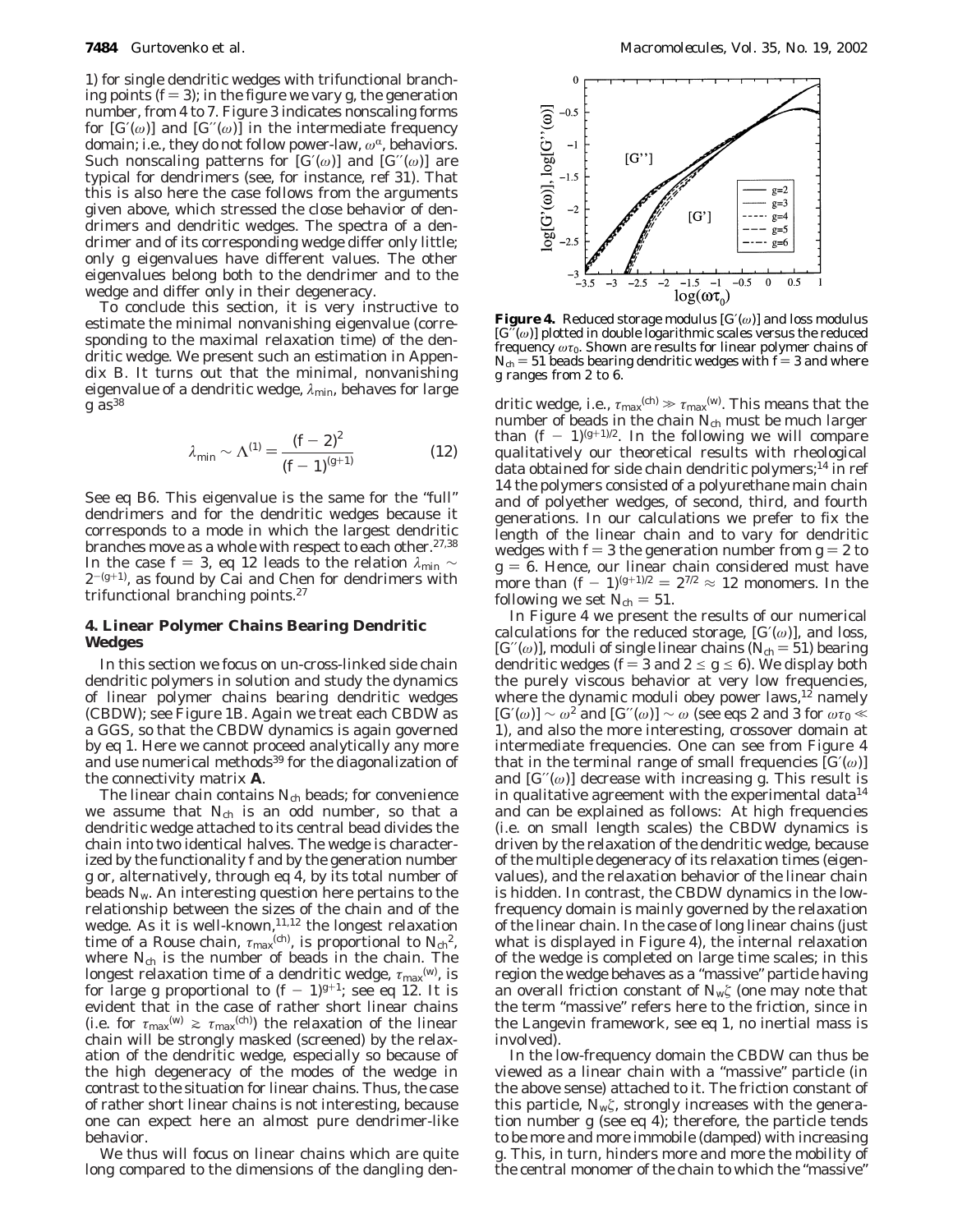

**Figure 5.** Reduced zero shear viscosity *η*′(0)/*νkBTτ*<sup>0</sup> plotted as a function of *g*. Shown are results for single dendritic wedges (open circles) and for the CBDW system given in Figure 4 (filled circles).

particle is attached and therefore inhibits the excitation of the large-scale *asymmetric* modes of the chain, leading to a speed-up of the terminal relaxation. As soon as the condition  $\tau_{\text{max}}^{(ch)} \gg \tau_{\text{max}}^{(w)}$  holds, the longest CBDW relaxation time gets to be independent of *g* and equal to the maximal relaxation time of the underlying linear chain,  $\tau_{\text{max}}^{(\text{ch})}$ . The reason is that for all  $g$  the normal mode related to the longest relaxation time (the smallest nonvanishing eigenvalue) is symmetric with respect to the central bead to which the wedge is attached; it describes the stretching of the chain at its ends, so that the central bead stays immobile; see e.g. ref 40. Furthermore, we note from Figure 4 that the storage modulus, [*G*′(*ω*)], is more sensitive to *g* than the loss modulus, [*G*′′(*ω*)].

In continuation we evaluate numerically, for very dilute solutions, the zero shear viscosity *η*′(0). In general the shear viscosity  $\eta'(\omega)$  is related to  $G''(\omega)$  through  $\eta'(\omega)$  $= G''(\omega)/\omega$ ; see e.g. ref 18. From eq 3 it follows that

$$
\eta'(0) = \nu k_{\rm B} T \frac{1}{N_{\rm tot}} \sum_{i=2}^{N_{\rm tot}} \frac{\tau_0}{2\lambda_i} = \nu k_{\rm B} T \frac{1}{N_{\rm tot}} \sum_{i=2}^{N_{\rm tot}} \tau_i \quad (13)
$$

Now *η*′(0) for side chain dendritic polymers was determined experimentally (see ref 14); there *ν* stood for our  $\nu/N_{\text{tot}}$ . From eq 13  $\eta'(0)$  is proportional to the sum of all the finite relaxation times of the system under study. In Figure 5 we plot our numerical results of *η*′(0). We consider both single dendritic wedges with  $f = 3$  and  $g$  $=$  1, 2, ..., 6 and linear chains ( $N_{ch} = 51$ ) with such wedges. In the GGS framework used here we find that in the *g* range considered the *η*′(0) of dendritic wedges increases with *g*. However, for linear CBDW we find the opposite trend, namely that *η*′(0) *decreases* with *g*; see Figure 5. This stems from the fact that the main contribution to  $\eta'(0)$ , see eq 13, is due to the long relaxation times (or, stated differently, to the small eigenvalues). Since in the low-frequency domain the relaxation gets to be more rapid with increasing *g*, the corresponding long relaxation times *τ<sup>i</sup>* decrease with *g*, so that *η*′(0) also decreases. This effect is indeed confirmed by rheological experiments $14$  on side chain dendritic polymers, with  $2 \le g \le 4$ .

### **5. End-Linked Polymer Networks Bearing Dendritic Wedges**

In this section we consider the dynamics of polymer networks, obtained by cross-linking CBDWs. We focus on end-linked networks; i.e., the CBDWs are cross-



**Figure 6.** Reduced storage modulus [*G*′(*ω*)] plotted in double logarithmic scales versus the reduced frequency  $ωτ_0$ . Shown are results for linear polymer chains (of  $N_{ch} = 51$  beads), whose ends are fixed; the chains carry attached wedges with  $f = 3$ and *g* ranging from 4 to 7.

linked at the chain's ends (see Figure 1C). Through the linkage into the network, the ends of the CBDWs loose part of their mobility, since their motion gets hindered by the other CBDWs.

**Fixed-Chain-Ends Model**. At first, we consider a limiting case, namely a single CBDW, whose chain ends are fixed. Physically, it corresponds to the freezing of the motion of the cross-links (e.g., because the time scales of motion of the network chains and of the crosslinks separate $41,42$ ). As before, we treat the dynamics of such a CBDW through the direct numerical diagonalization of the corresponding connectivity matrix **A**; see eq 1. Now, following the ideas of Mooney,<sup>18,42</sup> the ends of the chain are attached by additional links (springs) to fixed points: this increases the corresponding two diagonal elements of **A** by 1. The new connectivity matrix has then *N*tot positive eigenvalues, and the sums in eqs 2 and 3 run over all of them. In Figure 6 we plot [*G*′(*ω*)] for CBDWs with fixed ends, whose chains have length  $N_{ch} = 51$  and whose wedges have  $f = 3$ ; furthermore we let for the wedges *g* range between 4 and 7. These results can be compared directly to those for uncross-linked CBDWs; see Figure 4. First we observe for  $log(\omega\tau_0) > -2$  that the behavior for free CBDWs and for CBDWs with fixed ends is very similar: this means that in this range of frequencies fixing the chain's ends does not affect the dynamics. On the other hand, at lower frequencies the [*G*′(*ω*)] decay becomes slower for cross-linked CBDWs than for free CBDWs. This leads for large *g* even to a tendence of forming a plateau around  $\log(\omega \tau_0) \sim -2.5$ ; see Figure 6. The width of this quasi-plateau region increases with increasing *g*, so that the terminal,  $\omega^2$  decay of  $[G(\omega)]$  shows up at lower frequencies for larger *g*; see Figure 6.

We compare these results to our model of a linear chain with fixed ends and a "massive" particle attached to its center; see Figure 7. Our numerical results are given in Figure 8, where we plot the [*G*′(*ω*)] curves by taking in eq 2  $N_{\text{tot}} = N_{\text{w}} + N_{\text{ch}}$  both for the CBDW with fixed ends and for the chain with the "massive" particle. For long linear chains and low frequencies we expect [*G*′(*ω*)] to follow the trend of Figure 6, since at small *ω* the relaxation of the chain is still in progress when the wedge's relaxation has ended. As can be inferred by comparing Figures 6 and 8, this is borne out nicely. Furthermore, our simplified model reproduces quite well the flattening of  $[G(\omega)]$  found for linear CBDWs with fixed ends.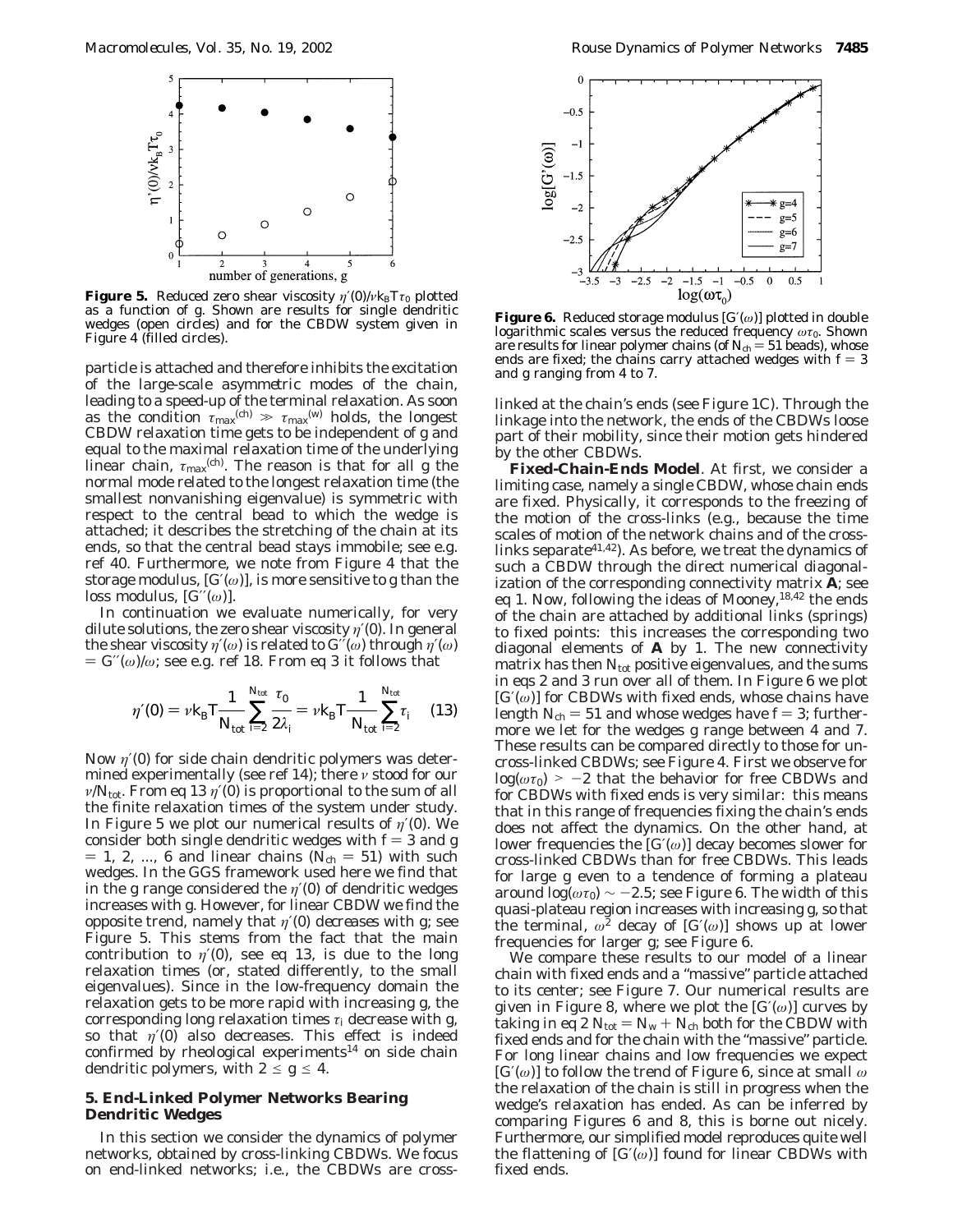

**Figure 7.** Simplified model proposed to reproduce the terminal region of the relaxation found in Figure 6: a linear chain with fixed ends, to which a "massive" particle is attached. See text for details.



**Figure 8.** Reduced storage modulus [*G*′(*ω*)] plotted in double logarithmic scales versus the reduced frequency  $ωτ_0$ . Shown are results for a linear CBDW whose ends are fixed (solid line). The results are compared to those for the model of Figure 7 (dashed line). Here  $N_{ch} = 51$ ,  $f = 3$ , and  $g = 6$ .

The tendency of  $[G(\omega)]$  to form a plateau, see Figure 6, implies a very slow relaxation in the corresponding frequency domain. After most internal relaxation processes are finished, there remain a few modes connected to large-scale motion of the center of mass of the CBDW with fixed chain ends. Note that now, due to the fixing of the ends, its relaxation time is finite (i.e.  $\lambda_1 \neq 0$ ), which is in contrast to the un-cross-linked situation. For large *g* the low-frequency relaxation of the linear chain in the CBDW is dominated by the presence of an almost immobile, "massive" dendritic wedge (*N*<sup>w</sup> . 1). Now this relaxation ends at *τ*max(ch)/4, where *τ*max(ch) is the maximal relaxation time of the chain. Note that, in contrast to the case of free CBDWs (discussed in the previous section), the fixing of the chain's ends leads here (given that the central monomer is almost immobile) to a lowfrequency relaxation determined by the two (independent) halves of the original chain. An even slower relaxation (the terminal one) involves also the center of mass of the CBDW, so that the "massive" wedge also participates in this motion; this introduces an additional term of *N*w*ú* in the global friction involved and, therefore, in the corresponding relaxation times. We hence relate the very interesting, flattening feature found in Figure 6 to the difference between the longest relaxation time of the whole CBDW system, *τ*max, and the longest relaxation time of half of the underlying linear chain involved,  $\tau_{\text{max}}^{(\text{ch})}/4$ .

**End-Linked Regular Networks of CBDWs**. In the subsection above we considered the limiting case of CBDWs with fixed ends, corresponding to a network with fully immobile cross-links. Under realistic conditions the mobility of the cross-links is certainly intermediate between completely fixed and completely free. In this way the cross-links lead to large-scale, coopera-

tive modes. Such collective relaxation phenomena are less pronounced in un-cross-linked polymers, where they may arise due to entanglements. To depict the realistic situation of mobile cross-links, we proceed following a model previously studied by us;<sup>43,44</sup> it is based on a regular lattice decorated with complex subunits. Here we take the subunits to be CBDWs; see Figure 1C.

The motivation of the model of refs 43 and 44 (see also ref 45) was to study the dynamics of disordered, highly inhomogeneous polymer networks. The model reflects two aspects often found in such networks, namely that the local structure is rather disordered, whereas the large-scale structure is rather homogeneous: one hence builds the network from subunits, which are connected into a regular structure (say a 2D square lattice). The inner structure of the subunits can be then varied; for ease of computation, however, each realization of the disordered network utilizes a (possibly random, but once chosen, unique) subunit, repeated indefinitely. The regularity of this model allows one then to simplify the problem of finding the eigenvalues (i.e. the relaxation times) of the network. The main idea is that the Langevin equations for such GGSs have a topological symmetry mathematically very akin to the translational symmetry of perfectly regular lattices.<sup>43,44</sup> We are therefore able to reduce the determination of the normal modes of the whole network to the diagonalization of relatively small matrixes. These matrixes are defined by the topology of the repeating elements (subunits) of the lattice; the large-scale symmetry is taken into account by phase factors corresponding to appropriately chosen (periodic) boundary conditions.<sup>43,44</sup>

We now return to our cross-linked CBDWs system and model it in the spirit expressed above, by taking the CBDWs to be the subunits (building blocks) of a regular lattice. We have now to choose a lattice, and we hence opt for 2D square networks formed from CBDWs (see Figure 1C). We recall that such networks are 2D only in the sense of the connectivity of the crosslinks; the networks move in the 3D Cartesian space like fishing nets in water. The question is in how far our results are influenced by the choice of the lattice; it turns out that the lattice influences only the lowfrequency domain, where for instance one has [*G*′(*ω*)] ∼ *ω*3/2 for three-dimensional cubic46,47 and [*G*′(*ω*)] ∼ *ω* for two-dimensional square<sup>48,49</sup> networks. On the other hand, the most interesting relaxation effects occur in a frequency domain which is intermediate between the intra-subunit modes and the lattice modes, as previously shown by  $us^{43,44}$  in the case when the subunits are "small-world-networks".

In Figure 9 we present the results of our numerical calculations for 2D networks (20  $\times$  20 cross-links) built from CBDWs. Here we took  $N_{ch}$ , the number of monomers in the linear chains between the cross-links, to be 51; we also set  $f = 3$  for the dendritic wedges. To have a more pronounced effect, we consider dendritic wedges of large generation numbers and take *g* to be 5, 6, and 7. As can be seen in Figure 9, the relaxation features observed in the previous subsection for CBDWs with immobile cross-links carry over to the regularly endlinked networks considered here. For large *g* we again find that  $[G(\omega)]$  shows a tendency to form a plateau at intermediate frequencies; this behavior is followed at low frequencies by the power-law relaxation due to the lattice. As mentioned above, such a plateaulike domain stems from a low number of modes in the relaxation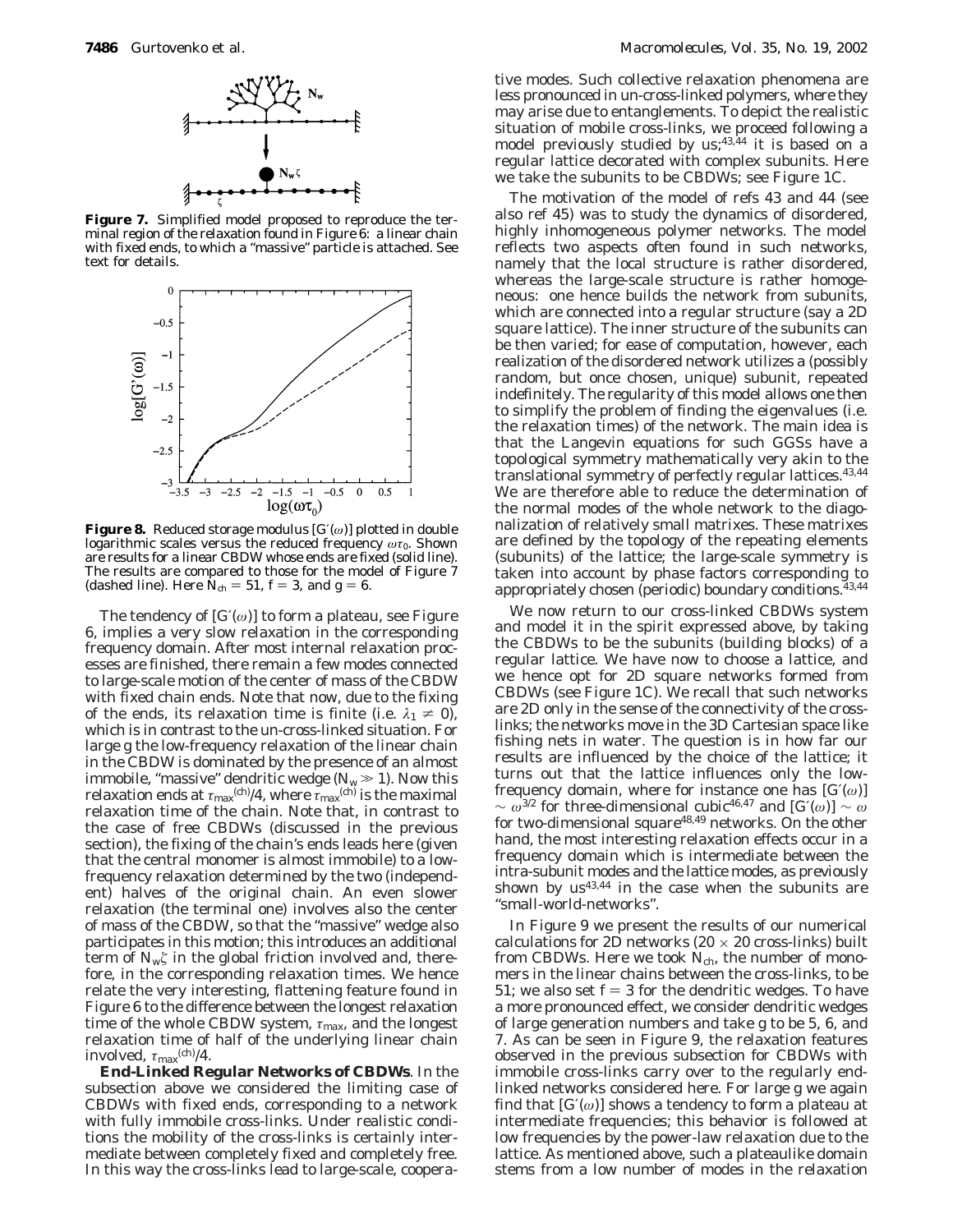

**Figure 9.** Reduced storage modulus [*G*′(*ω*)] plotted in double logarithmic scales versus the reduced frequency  $\omega \tau_0$ . Shown are results for 2D regular polymer networks (20  $\times$  20 crosslinks) bearing dendritic wedges of the fifth, sixth, and seventh generations. Here  $N_{ch} = 51$  and  $f = 3$ .

spectrum of CBDWs with fixed ends; this domain extends from the longest relaxation time of half of the linear chain,  $\tau_{\text{max}}^{(\text{ch})/4}$ , to that of the same chain bearing a dendritic wedge, *τ*max. This picture is very different from that encountered for regular networks built from linear Rouse chains: in such a situation the longest relaxation times  $\tau_{\text{max}}^{(\text{ch})}$  of the chains between cross-links is equal to the minimal relaxation time of the regular lattice. As a result, the relaxation spectrum is continuous and no plateau appears.46-<sup>49</sup> Hence, the intermediate plateau-type behavior found in Figure 9 is due to the large dangling structures (wedges), which considerably slow the relaxation at intermediate frequencies.

We conclude with some remarks on the low-frequency relaxation behavior, which in Figure 9 sets in at around  $\omega \tau_0 \simeq 10^{-3.5}$ . In this region  $[G(\omega)]$  is determined by the large-scale connectivity of the network; here it displays the power-law behavior  $[G(\omega)] \sim \omega$ , typical for 2D lattices. Now, given the disorder found in randomly cross-linked networks, the relaxation character imposed here by the choice of a 2D regular lattice is debatable; experimentally  $[G(\omega)]$  may well show up a different form at low frequencies. On the other hand, a precise analysis of [*G*′(*ω*)] at such frequencies requires a good knowledge of the topological, large-scale network structure, combined with very careful measurements in a frequency domain of difficult access, both aspects being worth further studies in the future.

#### **6. Conclusions**

In this paper we presented a theoretical study of a new class of polymer materials, namely polymer networks bearing dendritic wedges.10 In such networks the mobility of the elastic network strands is directly affected by changes in the generation number of the dangling dendritic structures. Given that our goal was to determine the influence of the dendritic wedges on the mechanical characteristics (such as the storage and the loss moduli) of the networks to which they are attached, we concentrated here on the Rouse dynamics of such cross-linked polymers. We performed our study in three steps, considering sequentially single dendritic wedges, linear chains bearing dendritic wedges (CBDWs), and end-linked polymer networks formed by such CBDWs.

On the basis of the previous works in the field, $27,38$ we calculated analytically the set of relaxation times

for single dendritic wedges of arbitrary functionality *f* and generation number *g*. In particular we showed that the relaxation spectrum of the dendritic wedge differs from that of its related, "full" dendrimer only in the values of *g* distinct relaxation times; the corresponding modes involve namely all the monomers of the structure and differ in symmetry between wedge and dendrimer. All other relaxation times are the same both for the dendritic wedge and for the dendrimer, the difference residing only in the degeneracy of these modes.

Using numerical methods, we then calculated the dynamics of linear CBDWs. We found that increasing the size of the associated dangling dendritic structures decreases the dynamic shear modulus in the lowfrequency domain, i.e., renders the large-scale relaxation of the CBDWs more rapid. The CBDW's zero shear viscosity also decreases with *g*, a trend opposite to that of dendrimers with small *g*. These findings are in qualitative agreement with recent rheological data on side chain dendritic polymers.<sup>14</sup> Physically these features are due to the fact that a "massive" dendritic wedge hinders the mobility of the central monomer of the linear chain, inhibiting the large-scale normal modes of the chain which are asymmetric with respect to the chain's center.

On the contrary, increasing *g* slows down the lowfrequency relaxation of CBDWs cross-linked into regular networks. Furthermore, for *g* large a tendency toward a plateau behavior shows up in the intermediate frequency domain of the storage modulus *G*′(*ω*). In this domain the networks' dynamics is mainly determined by the internal relaxation of the chains with wedges. Due to the low mobility of the chains' ends (which are hindered by the network), the relaxation spectrum of CBDWs networks has only very few modes in the range extending between the longest relaxation time of the underlying linear chain and that of the corresponding CBDWs with fixed ends.

**Acknowledgment.** Helpful discussions with Dr. A. V. Lyulin are gratefully acknowledged. This work was supported by the Fonds der Chemischen Industrie, by the DFG, and by the INTAS (Grant 00-712). A.A.G. acknowledges the support of the Alexander von Humboldt Foundation. Yu.Ya.G. acknowledges the support of the Russian Federal Program "Integration" (Grant 32638), of the Russian Foundation of Basic Research (Grant 02-03-33132), and of the ESF Scientific Program SUPERNET.

#### **Appendix A**

Here we present the determination of the eigenvalues and eigenfunctions of dendritic wedges.

**(i) Mobile Core**. When the central bead (core) is mobile, all the beads of the dendrimer are involved in the motion.27,38 On the basis of the topological architecture of the dendritic wedge (each inner bead is connected with one bead from the previous generation and  $(f-1)$ beads from the next generation), the Langevin equations of motion for the inner beads can be rewritten as follows (cf. eq 1):

$$
\xi \frac{\mathrm{d} \mathbf{R}_{j,m}(t)}{\mathrm{d} t} + K[\mathbf{R}_{j,m}(t) - \mathbf{R}_{j-1,n}(t) - \sum_{l=1}^{f-1} \mathbf{R}_{j+1,l}(t)] = 0
$$
\n(A1)

Here  $\mathbf{R}_{i,m}(t)$  is the position vector of the *m*th bead of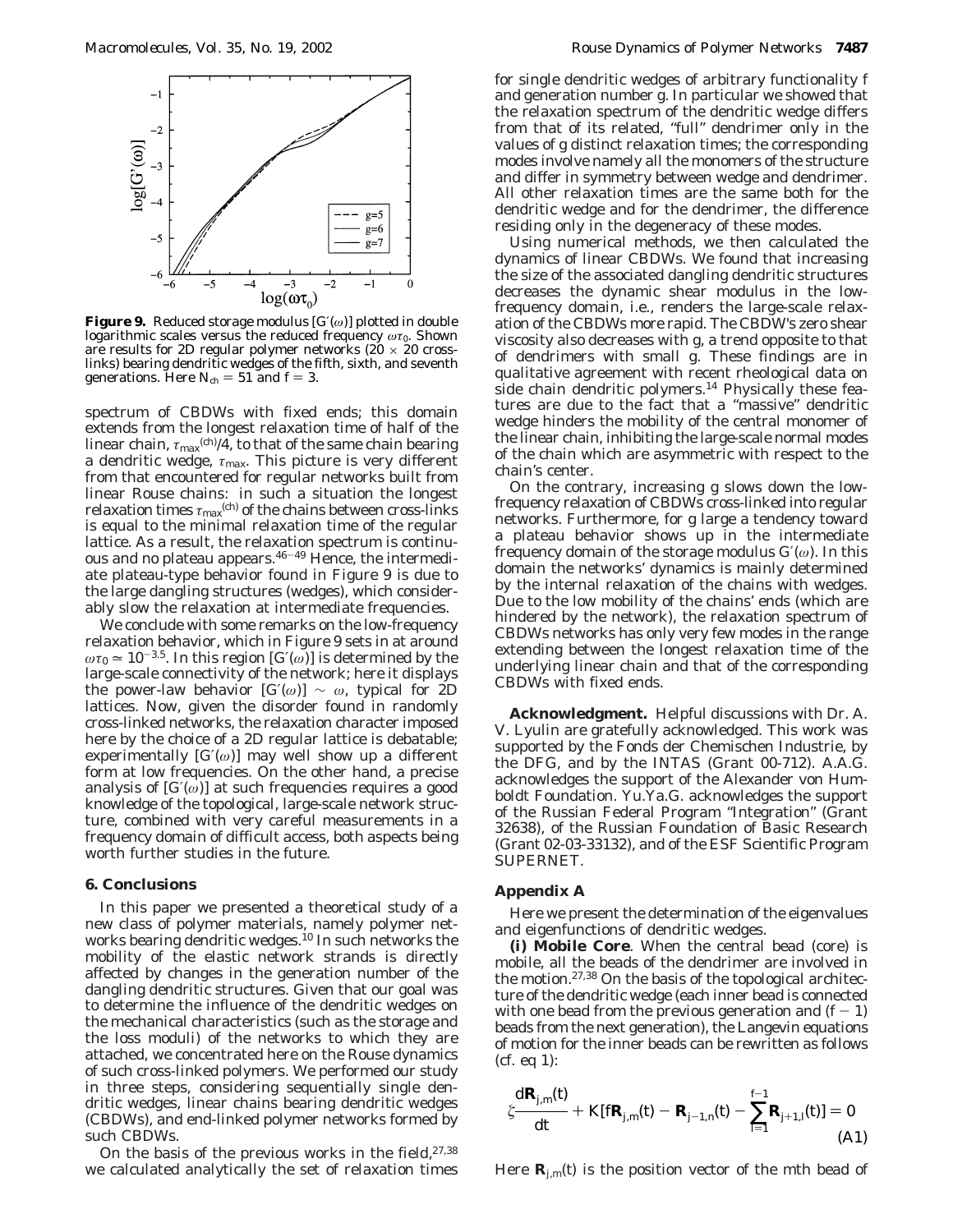generation *j*, where the index *j* for the inner beads lies in the range  $0 < j < g$  ( $j = 0$  corresponds to the core), and  $\mathbf{R}_{j-1,n}(t)$  and  $\mathbf{R}_{j+1,n}(t)$  ( $l=1, ..., f-1$ ) correspond to the locations of the nearest neighbors to  $\mathbf{R}_{j,m}(t)$ . We have simplified eq A1 by setting zero on its right-hand side. The justification is that we are interested only in linear relations involving the normal modes; in these terms any dependence on the  $w_l(t)$  disappears after thermal averaging.

To solve eq A1 we use a normal mode treatment<sup>12,46,47</sup> and look for solutions having the form of sums of normal modes *Pk*(*j*, *m*; *t*), which have a simple time behavior  $P_k(j, m; t) = \prod_k(j, m) \exp[-\lambda_k t/\tau_0]$ :

$$
\mathbf{R}_{j,m}(t) = \sum_{k} \mathbf{C}_{k} P_{k}(j, m; t) = \sum_{k} \mathbf{C}_{k} \Pi_{k}(j, m) \exp[-\lambda_{k} t/\tau_{0}]
$$
\n(A2)

Here  $\tau_0 = \zeta/K$  is the characteristic relaxation time of the system,  $C_k$  are *j*-independent constants,  $\lambda_k$  are the eigenvalues, and  $\Pi_k(j, m)$  are the eigenfunctions of eq A1. The relaxation times *τ<sup>k</sup>* are uniquely determined by the eigenvalues  $λ_k$  through  $τ_k = τ_0/λ_k$ . Inserting eq A2 into eq A1 leads to

$$
(-\lambda_k)\Pi_k(j, m) + [A\Pi_k(j, m) - \Pi_k(j-1, n) - \sum_{j=1}^{f-1} \Pi_k(j+1, n)] = 0
$$
 (A3)

We proceed now under the key assumption that the normal modes can be characterized by motions involving one "root" bead and all of its descendants of higher generations. For such a subwedge having as ancestor the "root", beads which belong to the same generation move in the same manner.<sup>38</sup> Thus, if the central core moves, i.e., is the "root" one has  $\Pi_k(j, m) = \Pi_k(j)$  for all the beads of generation *j*, see ref 38 and also Figure 3 of ref 27. The justification for the key assumption is that it indeed allows us to find all the eigenvalues. Using it eq A1 simplifies to

$$
(-\lambda_k)\Pi_k(j) + [A\Pi_k(j) - \Pi_k(j-1) - (f-1)\Pi_k(j+1)] = 0
$$
 (A4)

Note that one has immediately  $\Pi_k(j) = \text{constant}$  and  $\lambda_k$  $= 0$  as a solution of eq A4; this zero eigenvalue  $\lambda = 0$ implies (under the influence of fluctuating forces) the displacement of the dendritic wedge as a whole. For the remaining modes it is convenient to symmetrize eq A4 using the substitution  $\Pi_k(j) = (f-1)^{-j/2} \Phi_k(j)$ ; one attains the following form:38

$$
(-\lambda_k)\Phi_k(j) + f\Phi_k(j) - \sqrt{f-1}[\Phi_k(j+1) + \Phi_k(j-1)] = 0
$$
 (A5)

Equation A5 holds for all inner beads,  $0 \leq j \leq g$ . The symmetrized equations of motion at the wedge's boundaries, i.e., for  $j = g$  (peripheral beads) and for  $j = 0$  (core), are

$$
(-\lambda_k)\Phi_k(g) + \Phi_k(g) - \sqrt{f-1}\Phi_k(g-1) = 0
$$
 (A6)

and

$$
(-\lambda_k)\Phi_k(0) + (f-1)\Phi_k(0) - \sqrt{f-1}\Phi_k(1) = 0 \quad \text{(A7)}
$$

Note that the equation of motion for the core, eq A7, represents the only distinction between the "full" dendrimer<sup>38</sup> and the dendritic wedge considered here.

As it will be demonstrated below, the eigenfunctions Φ*k*(*j*) turn out to be linear combinations of the functions  $\Phi_k^c(j) = \cos j\psi_k$  and  $\Phi_k^s(j) = \sin j\psi_k$ , where  $\psi_k$  play the role of phase shifts It is now a simple matter to verify role of phase shifts. It is now a simple matter to verify that  $\Phi_k^{\ c}(j)$  and  $\Phi_k^{\ c}(j)$  satisfy eq A5 for the eigenvalue:<sup>38</sup>

$$
\lambda_k = f - 2\sqrt{f - 1} \cos \psi_k \tag{A8}
$$

Equations A6 and A7 fix now the form of  $\Phi_k(j)$ . It is namely easy to check that the linear combination

$$
\Phi_k(j) = (\sqrt{f-1} \cos \psi_k - 1)\Phi_k^s(j) + \sqrt{f-1} \sin \psi_k \Phi_k^c(j)
$$
 (A9)

i.e.

$$
\Phi_k(j) = \sqrt{f-1} \sin(j+1)\psi_k - \sin j\psi_k \qquad (10)
$$

solves eqs A6 and A7 when *ψ<sup>k</sup>* has the form

$$
\psi_k = \frac{\pi}{g+1} k
$$
 with  $k = 1, ..., g$  (A11)

As a result we have determined through eqs A8 and A11 *g* linearly independent solutions for which  $\Phi_k(0) \neq$ 0, i.e., for which the core is mobile. Including the eigenvalue  $\lambda = 0$  we hence have

$$
N_{\lambda}^{(1)} = g + 1 \tag{A12}
$$

distinct eigenvalues (i.e. relaxation times). We close this point by noting that here the set of nonvanishing eigenvalues differs from what is found for a "full" dendrimer.<sup>38</sup> This is due to the fact that the core, which has a different functionality in the dendrimer than in the wedge, is involved in the motion.

**(ii) Immobile Core**. The next group of motions we consider implies an immobile core.<sup>27,38</sup> In contrast to the previous case, here one can expect for the dendritic wedges the same set of relaxation times as for the dendrimers. The only difference will consist in the degeneracy of these modes. For instance, if a bead next to the core is mobile, the degeneracy of the eigenvalues will be  $(f - 2)$ -fold, as compared to  $(f - 1)$ -fold for the "full" dendrimers.38 The reason is that one can choose as eigenmodes those in which most of the neighboring beads of the core and their descendents are immobile, so only two neighboring beads (and their subwedges) move against each other.27 These beads act as "roots". Now focusing on such one "root", one can pick for it exactly  $(f - 2)$  different partner "roots", by which one obtains a set of corresponding,  $(f - 2)$  linearly independent eigenmodes. It is then a simple matter to verify that the other eigenmodes of this class follow by a linear operation (a subtraction) from the members of the set.<sup>27</sup>

Thus, when the core is immobile, the problem turns (due to the symmetry of the system) into that of separated, mobile subwedges. On each subwedge the symmetrized equations of motion for the inner beads, eq A5, are not changed. Moreover, as we proceed to show, the eigenfunctions will have the form  $\Phi_k^{\{s\}}(j)$ , so that eq A8 again holds. Furthermore, eq A6 for the peripheral beads also stays as before. What changes, however, is eq A7, which is the symmetrized equation of motion at the inner boundary. To fix the ideas let us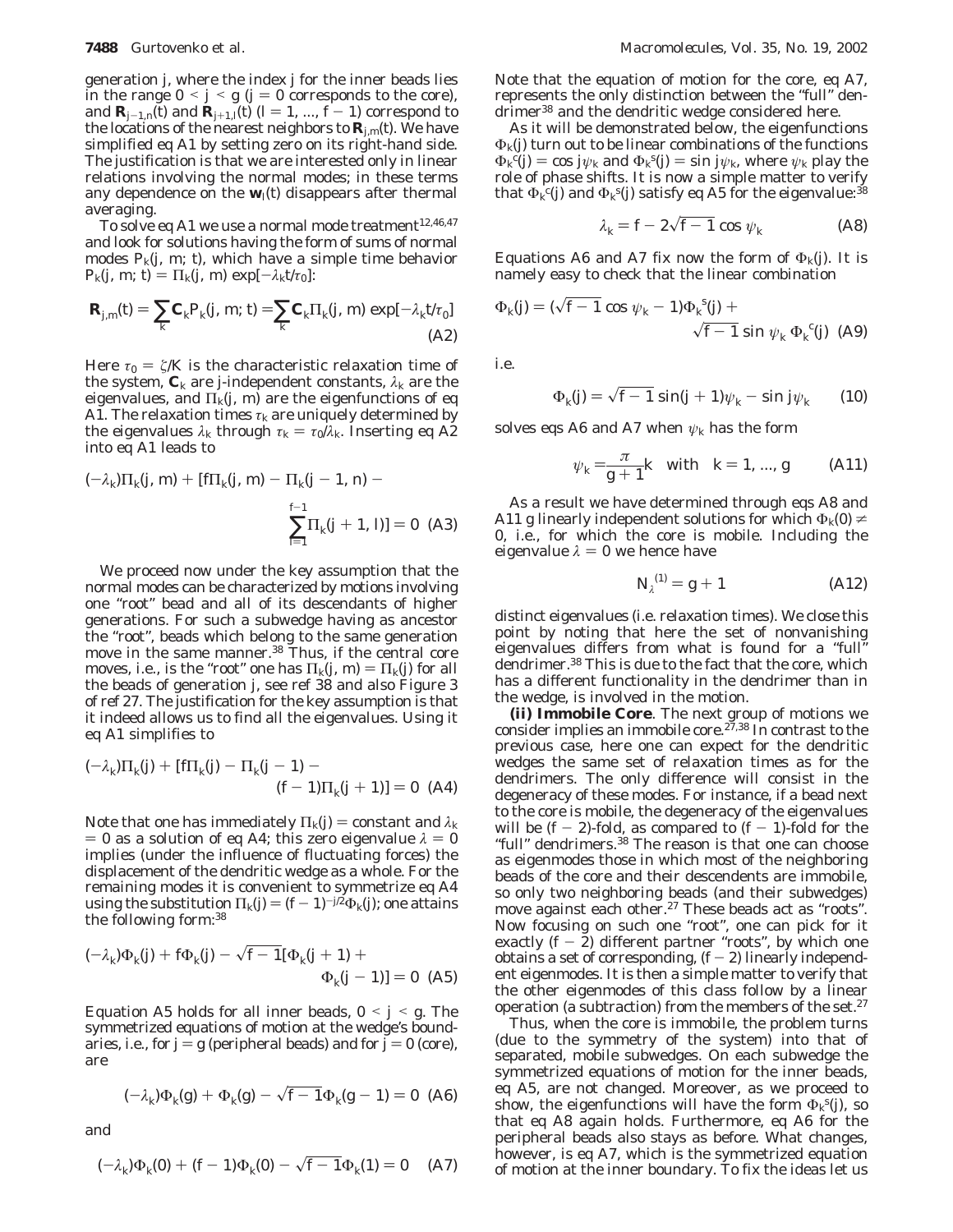consider the case that beads of the first generation are mobile, whereas the core is immobile. In this case eq A7 is replaced by<sup>38</sup>

$$
(-\lambda_k)\Phi_k(1) + [f\Phi_k(1) - \sqrt{f-1}\Phi_k(2)] = 0 \quad (A13)
$$

and eq A5 holds for  $j = 1, ..., g$ . It is now a simple matter to verify that the functions

$$
\Phi_k^s(j) = \sin j\psi_k \text{ with } j = 1, ..., g \qquad (A14)
$$

where the  $\psi_k$  fulfill

$$
\sin(g+1)\psi_k = \sqrt{f-1}\sin g\psi_k \qquad (A15)
$$

solve eqs A6 and A13 for  $\lambda_k$  given by eq A8.

Now we turn to show that the number of different eigenvalues which follow from eqs A8 and A15 is either  $(g - 1)$  or *g*. Since  $\psi_k = 0$  leads to the trivial solution  $\Phi_k(j) \equiv 0$  and since through eq A8 the eigenvalues  $\lambda_k$ are determined by cos  $\psi_k$ , we must restrict the phase shift  $\psi_k$  to an interval, e.g. to  $0 \leq \psi_k \leq \pi$ ; all other  $\psi_k$ reproduce in eq A8 mod *π* the same *λk*.

Graphically, the number of solutions  $\psi_k$  of eq A15 corresponds to the number of crossings of the curves *y*<sup>1</sup>  $=$  sin(*g* + 1)*x* and  $y_2 = \sqrt{f-1}$  sin *gx* inside the interval [0,  $\pi$ ]. Now  $y_2$  crosses at  $x_m = m\pi/g$  the *x* axis and these crossings divide the interval [0, *π*] into *g* segments. Evidently,  $y_1(x_m) \neq 0$  for  $1 \leq m \leq (g-1)$ , and there is a change of sign between consecutive  $y_1(x_m)$ . It follows that within each *internal* segment  $y_1(x)$  changes sign once, whereas  $y_2(x)$  keeps its sign unchanged and equals zero at the segment's ends. Hence  $y_1(x)$  and  $y_2(x)$  cross each other inside each *internal* segment. The two external segments require more care, since for them  $y_1(x_0) = 0 = y_1(x_g)$ . Now, in the segment  $[x_{g-1}, x_g]$  the functions  $y_1(x)$  and  $y_2(x)$  have mainly different signs, the region of equal signs being concentrated close to *xg*-1; this, together with  $y_2(x_{g-1}) = 0$  and  $y_1(x_{g-1}) \neq 0$  again guarantees a crossing. The situation is different for  $[0, x_1]$ , where  $y_1(x)$  and  $y_2(x)$  have mainly equal signs. Then the existence of a crossing point depends on whether one has  $y_1(x) > y_2(x)$  for *x* close to zero or not, i.e., on the slopes of the curves at  $x = 0$ ; a crossing exists only for  $(g+1) > \sqrt{f-1} g$ . Summarizing, we find for  $(g+1)$  >  $\sqrt{f-1}$  *g* a total of *g* distinct solutions of eqs A8 and A15; otherwise the number of distinct solutions is  $(g - 1)$ . Note that the condition  $(g + 1) > \sqrt{f-1} g$  is fulfilled only in a few cases, namely, for  $f = 3$  with  $g = 1$  and  $g = 2$  and for  $f = 4$  with  $g = 1$ . For all other values of the system's parameters we find, on the basis of eq A8,  $(g - 1)$  eigenvalues whose eigenmodes are periodical functions of *j*.

Given that the linear system of equations given by eqs A5, A6, and A13 has *g* solutions, for  $(g + 1) \le$  $\sqrt{f-1}$  *g* one eigenmode must differ from eq A14. Indeed, one can verify readily that the eigenfunction<sup>38</sup>

$$
\Phi(j) = \sinh j\psi \tag{A16}
$$

fulfills eq A5 for

$$
\Lambda = f - 2\sqrt{f - 1} \cosh \psi \tag{A17}
$$

It also fulfills eq A13, whereas eq A6 requires in addition that also

$$
\sinh(g+1)\psi = \sqrt{f-1}\sinh g\psi \qquad (A18)
$$

holds. It is easy to see (for instance, again by means of a simple drawing) that, apart from the trivial solution  $\psi = 0$ , eq A18 has a single additional solution  $\psi$  if and only if  $(g + 1) \leq \sqrt{f-1} g$ . In this way we have in all cases *g* different eigenvalues. Note that here one has two sorts of normal modes: The first sort is given by periodic-type modes in space, see eqs A8, A14, and A15, and is related to the internal relaxation inside the given wedge's subbranch. In contrast, the second sort has an exponential-type normal mode in space, see eqs A16, A17, and A18, which corresponds to the motion of the whole subbranch with respect to the others (under the condition of an immobile core). Taking now into account also the  $(f - 2)$ -fold degeneracy discussed above, we obtain a total of  $(f - 2)g$  eigenvalues for modes where the core is immobile but where next neighbors to the core move.

We now turn to the general case which allows larger groups of noncore beads to stay immobile and let *n* denote (with  $n \leq (g-1)$ ) the last generation in which all beads are immobile. One may note that the case *n*  $= 0$  was just discussed. This last generation contains  $(f-1)^n$  immobile beads, and we focus on a particular one, to which  $(f - 1)$  mobile beads are attached. As before, the combination of  $(f - 1)$  subwedges implies a  $(f - 2)$ -fold degeneracy, so that the total degeneracy is now  $(f − 1)^n(f − 2)$ -fold, with  $n ∈ {1, ..., g − 1}$ .

Now for  $\Phi_k(j) \equiv 0$  (with  $0 \le j \le n$ ) and  $\Phi_k(n+1) \ne 0$ , eq A5 holds for  $n \le j \le g$ , eq A6 stays unchanged, and eq A13 is replaced by

$$
(-\lambda_k)\Phi_k(n+1) + [\mathit{f}\Phi_k(n+1) - \sqrt{f-1}\Phi_k(n+2)] = 0
$$
\n(A19)

This leads, by a simple reinterpretation of eqs A14 and A15, to the following set of eigenfunctions:<sup>38</sup>

$$
\Phi_k^s(j) = \sin(j - n)\psi_k \tag{A20}
$$

where the eigenvalues are given by eq A8 and the *ψ<sup>k</sup>* have to fulfill

$$
\sin(g+1-\eta)\psi_k = \sqrt{f-1}\,\sin(g-\eta)\psi_k\,\,\text{(A21)}
$$

As before, eq A21 has in the interval  $0 < \psi_k < \pi$ exactly  $(g - n)$  distinct solutions if  $(g - n + 1)$  $\sqrt{f-1(g-n)}$ . Otherwise, when  $(g-n+1) \leq \sqrt{f-1(g-n)}$ *n*), there are  $(g - n - 1)$  distinct solutions of the form of eq A20 and one has an additional solution in the form of eqs A16 and A17, where now

$$
\Phi(j) = \sinh(j - n)\psi \tag{A22}
$$

whose eigenvalue is given by eq A17. The additional condition corresponding to eq A18 reads now

$$
\sinh(g - n + 1)\psi = \sqrt{f - 1}\sinh(g - n)\psi \qquad (A23)
$$

The last equation has an unique nontrivial solution if and only if  $(g - n + 1) \le \sqrt{f-1(g - n)}$ . All in all, taking into account the degeneracies, we find here a total of  $(g - n)(f - 2)(f - 1)^n$  eigenvalues.

Finally, we consider the special case  $n = (g - 1)$ , in which only the peripheral monomers are able to move.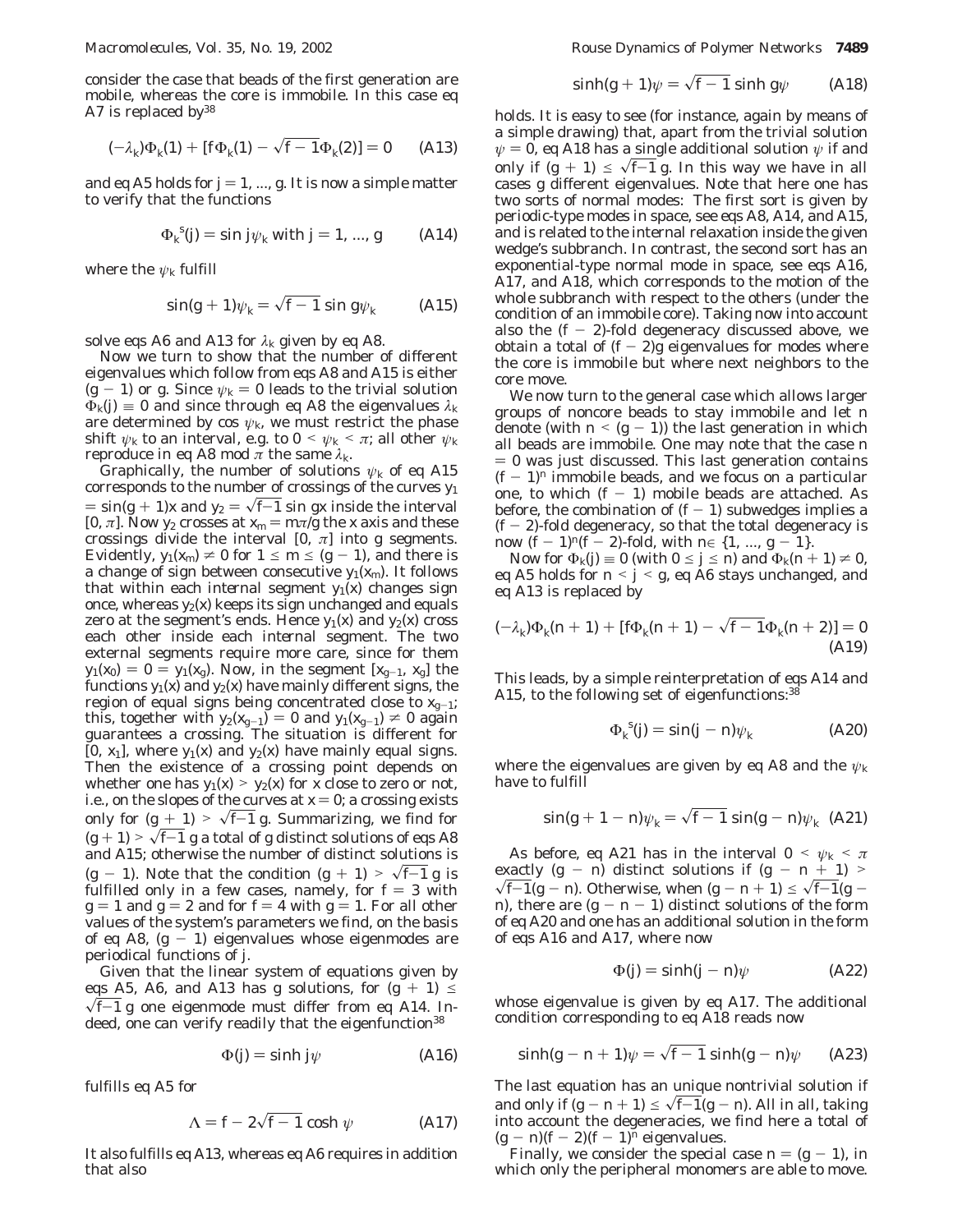Here, given that  $\Phi_k(g-1) = 0$ , we have directly from eq A6

$$
(-\lambda_k)\Phi_k(g) + \Phi_k(g) = 0 \qquad (A24)
$$

Equation A24 has the unique solution  $\lambda = 1$ , which is  $(f-1)^{g-1}(f-2)$ -fold degenerate.

We now calculate  $N_{\lambda}^{(2)}$ , the total number of eigenvalues (relaxation times) for all normal modes in which the core is immobile. Summarizing the discussion, and including also the case  $n = 0$ , we have for each  $n \in \{0,$ ...,  $g - 1$ } exactly  $(g - n)$  distinct eigenvalues, which are each  $(f-2)(\tilde{f}-1)^n$ -fold degenerate. Hence

$$
N_{\lambda}^{(2)} = \sum_{n=0}^{g-1} (g-n)(f-2)(f-1)^n =
$$

$$
\frac{(f-1)^{g+1}-1}{f-2} - g - 1 = N_{\rm w} - g - 1
$$
 (A25)

where in the last equation we used eq 4.

Summing up now the number of eigenvalues found, we have from eqs A12 and A25

$$
N_{\lambda} = N_{\lambda}^{(1)} + N_{\lambda}^{(2)} = (g+1) + N_{\rm w} - g - 1 = N_{\rm w}
$$
\n(A26)

which proves that we have indeed found all the eigenvalues (relaxation times). As it should be, *N<sup>λ</sup>* equals *N*w, the total number of monomers (beads) of the dendritic wedge.

#### **Appendix B**

Here we present the evaluation of the minimal nonvanishing eigenvalue (corresponding to the maximal relaxation time) of the dendritic wedge. It is easy to see from eq 5 that for both types of modes (which involve either a mobile or an immobile core) the eigenvalues given by eq 5 are bounded from below by  $\lambda_{\min}^{(\cos)}$  =  $f - 2\sqrt{f-1}$ , which for  $f \geq 3$  (note that nontrivial dendrimers have  $f \geq 3$ ) is always positive; furthermore  $\lambda_{\min}$ <sup>(cos)</sup> does not depend on *g*. As we proceed to show, in general there are further nonvanishing eigenvalues of the wedge, which lie lower than  $λ_{min}$ <sup>(cos)</sup>; they stem from eq 8, where  $\psi$  follows from eq 9.

Using the new variable  $z = \exp \psi$ , eq 9 reads ( $z^{g+1}$  - $\frac{z^{-g-1}}{z^{g-1}}$   $(z^{g}-z^{-g}) = \sqrt{f-1}$ , which we prefer to rewrite as

$$
z = \sqrt{f - 1} \frac{1 - z^{-2g}}{1 - z^{-2g - 2}}
$$
 (B1)

From the solution *z* of eq B1 the eigenvalue Λ follows

$$
\Lambda = f - \sqrt{f - 1}(z + z^{-1})
$$
 (B2)

by rewritting eq 8. For large *g* one can obtain *z* iteratively from eq B1. Evidently, a starting point  $(g \rightarrow \infty)$  is  $z^{(0)} = \sqrt{f-1}$ , from which, with eq B2, follows

$$
\Lambda^{(0)} = f - \sqrt{f - 1}(\sqrt{f - 1} + 1/\sqrt{f - 1}) = 0
$$
 (B3)

A better solution to *z* (to order  $z^{-2g} \approx (f - 1)^{-g}$ ) is obtained by inserting  $z^{(0)}$  into the right-hand side of eq B1; it leads to this order to

$$
z^{(1)} = \sqrt{f-1}\left[1 - (f-1)^{-g} + (f-1)^{-g-1}\right] = \sqrt{f-1}\left[1 - (f-2)(f-1)^{-g-1}\right] \tag{B4}
$$

which, inserted into eq B2, gives to this order

$$
\Lambda^{(1)} = f - \sqrt{f - 1}(z^{(1)} + 1/z^{(1)}) = (f - 2)^2/(f - 1)^{g + 1}
$$
(B5)

Note that  $\Lambda^{(1)}$  decreases exponentially with  $g$ .

Furthermore for modes which involve immobile noncore beads, see eqs 8 and 11, one has an expression similar to  $\Lambda^{(1)}$  for the corresponding eigenvalue, where *g* in eq B5 is replaced by  $(g - n)$  with  $n \in \{1, ..., g - 1\}$ . Thus, it follows that the minimal, nonvanishing eigenvalue for the wedge,  $\lambda_{\text{min}}$ , behaves for large  $g$  as<sup>38</sup>

$$
\lambda_{\min} \simeq \Lambda^{(1)} = \frac{(f-2)^2}{(f-1)^{(g+1)}}\tag{B6}
$$

Physically, the smallest eigenvalue *λ*min (the longest relaxation time) corresponds to a mode in which the largest dendritic branches move as a whole with respect to each other.27,38

#### **References and Notes**

- (1) Tomalia, D. A.; Naylor, A. M.; Goddard, W. A. *Angew. Chem., Int. Ed. Engl.* **1990**, *29*, 138.
- (2) Moreno-Bondi, M. C.; Prelana, G.; Turro, N. J.; Tomalia, D. A. *Macromolecules* **1990**, *23*, 910.
- (3) Hawker, C. J.; Fre´chet, J. M. J. *J. Am. Chem. Soc.* **1990**, *112*, 7638.
- (4) Hawker, C. J.; Fre´chet, J. M. J. *Macromolecules* **1990**, *23*, 4726.
- (5) NewKome, G. R. *Advances in Dendritic Macromolecules*; JAI Press: London, 1996.
- (6) Fre´chet, J. M. J. *Science* **1994**, *263*, 1710.
- (7) Yin. R.; Zhu, Y.; Tomalia, D. A. *J. Am. Chem. Soc.* **1998**, *120*, 2678.
- (8) Percec, V.; Ahn, C.-H.; Ungar, G.; Yeardly, D. J. P.; Möller, M.; Sheiko, S. S. *Nature* **1998**, *391*, 161.
- (9) Jahromi, S.; Coussens, B.; Meijerink, N.; Braam, A. W. M. *J. Am. Chem. Soc.* **1998**, *120*, 9753.
- (10) Jahromi, S.; Litvinov, V.; Coussens, B. *Macromolecules* **2001**, *34*, 1013.
- (11) Rouse, P. E. *J. Chem. Phys.* **1953**, *21*, 1272.
- (12) Doi, M.; Edwards, S. R. *The Theory of Polymer Dynamics*; Clarendon: Oxford, U.K., 1986.
- (13) Uppuluri, S.; Keinath, S. E.; Tomalia, D. A.; Dvornic, P. R. *Macromolecules* **1998**, *31*, 4498.
- (14) Jahromi, S.; Palmen, J. H. M.; Steeman, P. A. M. *Macromolecules* **2000**, *33*, 577.
- (15) Sommer, J.-U.; Blumen, A. *J. Phys. A* **1995**, *28*, 6669.
- (16) Schiessel, H. *Phys. Rev. E* **1998**, *57*, 5775.
- (17) Schiessel, H.; Friedrich, C.; Blumen, A. In *Applications of Fractional Calculus in Physics*; Hilfer, R., Ed.; World Scientific: Singapore, 2000; p 331.
- (18) Ferry, J. D. *Viscoelastic Properties of Polymers*, 3rd ed.; Wiley: New York, 1980.
- (19) Yamakawa, H. *Modern Theory of Polymer Solutions*; Harper and Row: New York, 1971.
- (20) Ganazzoli, F.; La Ferla, R.; Terragni, G. *Macromolecules* **2000**, *33*, 6611.
- (21) Ganazzoli, F.; La Ferla, R.; Raffaini, G. *Macromolecules* **2001**, *34*, 4222.
- (22) Graessley, W. W. *Macromolecules* **1980**, *13*, 372.
- (23) de Gennes, P. G.; Hervet, H. *J. Phys. (Paris)* **1983**, *44*, L351.
- (24) Kloczkowski, A.; Mark, J. E.; Frisch, H. L. *Macromolecules* **1990**, *23*, 3481.
- (25) Biswas, P.; Cherayil, B. J. *J. Chem. Phys.* **1994**, *100*, 3201.
- (26) Boris, D.; Rubinstein, M. *Macromolecules* **1996**, *29*, 7251.
- (27) Cai, C.; Chen, Z. Y. *Macromolecules* **1997**, *30*, 5104.
- (28) La Ferla, R. *J. Chem. Phys.* **1997**, *106*, 668.
- (29) Chen, Z. Y.; Cai, C. *Macromolecules* **1999**, *32*, 5423.
- (30) Ganazzoli, F.; La Ferla, R. *J. Chem. Phys.* **2000**, *113*, 9288.
- (31) Biswas, P.; Kant, R.; Blumen, A. *Macromol. Theory Simul.* **2000**, *9*, 56.
- (32) Biswas, P.; Kant, R.; Blumen, A. *J. Chem. Phys.* **2001**, *114*, 2430.
- (33) Lescanec, R. L.; Muthukumar, M. *Macromolecules* **1990**, *23*, 2280.